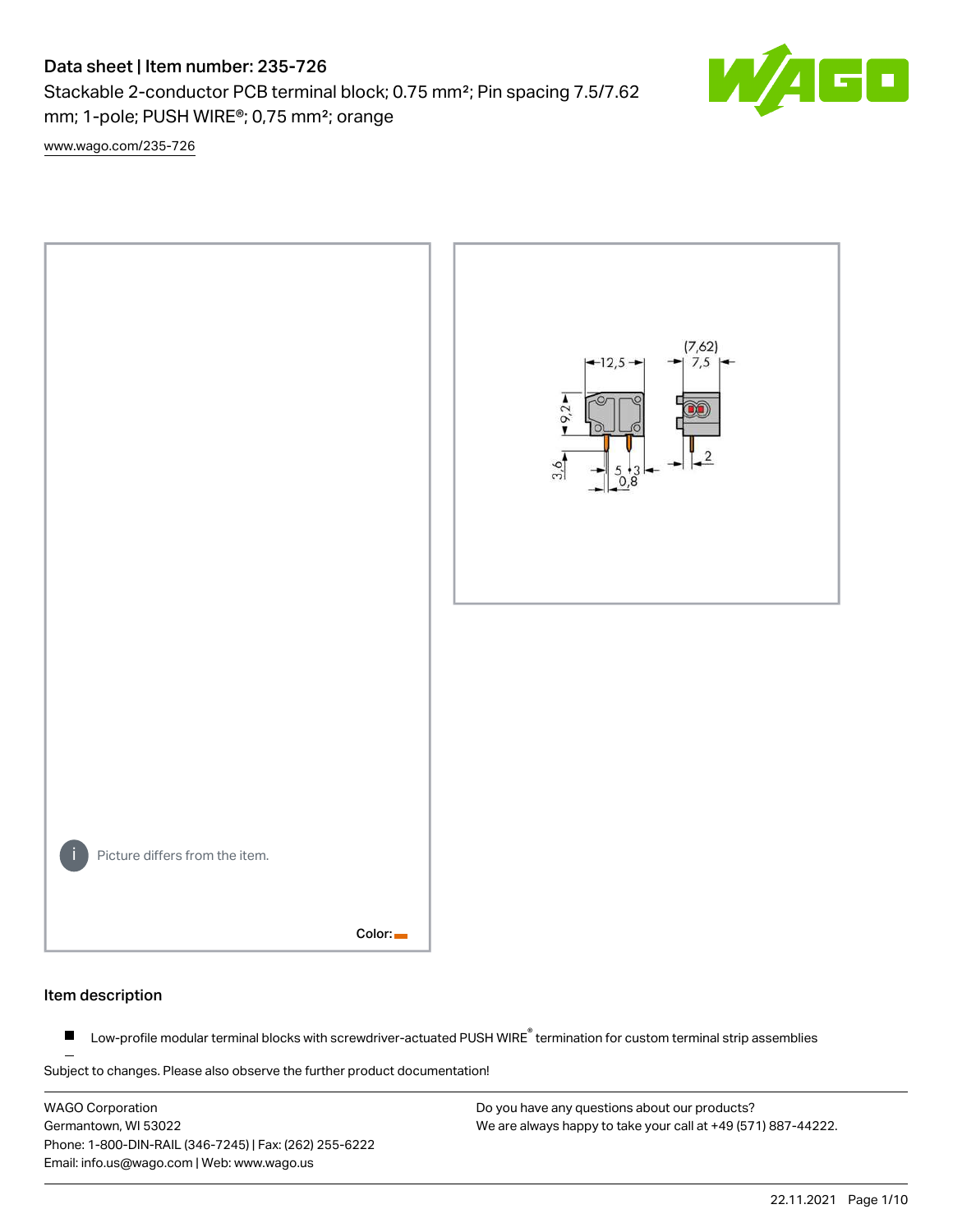# Data sheet | Item number: 235-726

[www.wago.com/235-726](http://www.wago.com/235-726)



- Double-conductor connection for supply and distribution of signals ideal for standard, single-conductor signal lines suitable for push-in termination
- $\blacksquare$ Double solder pins for high mechanical stability
- $\blacksquare$ Combines with all 235 Series modular terminal blocks
- $\blacksquare$ Set to metric or inch pin spacing by compressing terminal strips together or pulling them apart
- $\blacksquare$ Conductor removal via screwdriver (2.5mm x 0.4mm)

# Data

# Notes

| Variants: | Other colors                                                     |
|-----------|------------------------------------------------------------------|
|           | Other versions (or variants) can be requested from WAGO Sales or |
|           | configured at https://configurator.wago.com/                     |

# Electrical data

# IEC Approvals

| Ratings per                 | IEC/EN 60664-1                                                        |
|-----------------------------|-----------------------------------------------------------------------|
| Rated voltage (III / 3)     | 400 V                                                                 |
| Rated surge voltage (III/3) | 6 kV                                                                  |
| Rated voltage (III/2)       | 630 V                                                                 |
| Rated surge voltage (III/2) | 6 kV                                                                  |
| Nominal voltage (II/2)      | 1000V                                                                 |
| Rated surge voltage (II/2)  | 6 kV                                                                  |
| Rated current               | 10A                                                                   |
| Legend (ratings)            | $(III / 2)$ $\triangle$ Overvoltage category III / Pollution degree 2 |

# UL Approvals

| Approvals per                  | UL 1059 |
|--------------------------------|---------|
| Rated voltage UL (Use Group B) | 300 V   |
| Rated current UL (Use Group B) | 10 A    |
| Rated voltage UL (Use Group D) | 300 V   |
| Rated current UL (Use Group D) | 10 A    |

# CSA Approvals

| Approvals per                   | <b>CSA</b> |
|---------------------------------|------------|
| Rated voltage CSA (Use Group B) | 300 V      |
| Rated current CSA (Use Group B) | 10 A       |

Subject to changes. Please also observe the further product documentation!

| <b>WAGO Corporation</b>                                | Do you have any questions about our products?                 |
|--------------------------------------------------------|---------------------------------------------------------------|
| Germantown, WI 53022                                   | We are always happy to take your call at +49 (571) 887-44222. |
| Phone: 1-800-DIN-RAIL (346-7245)   Fax: (262) 255-6222 |                                                               |
| Email: info.us@wago.com   Web: www.wago.us             |                                                               |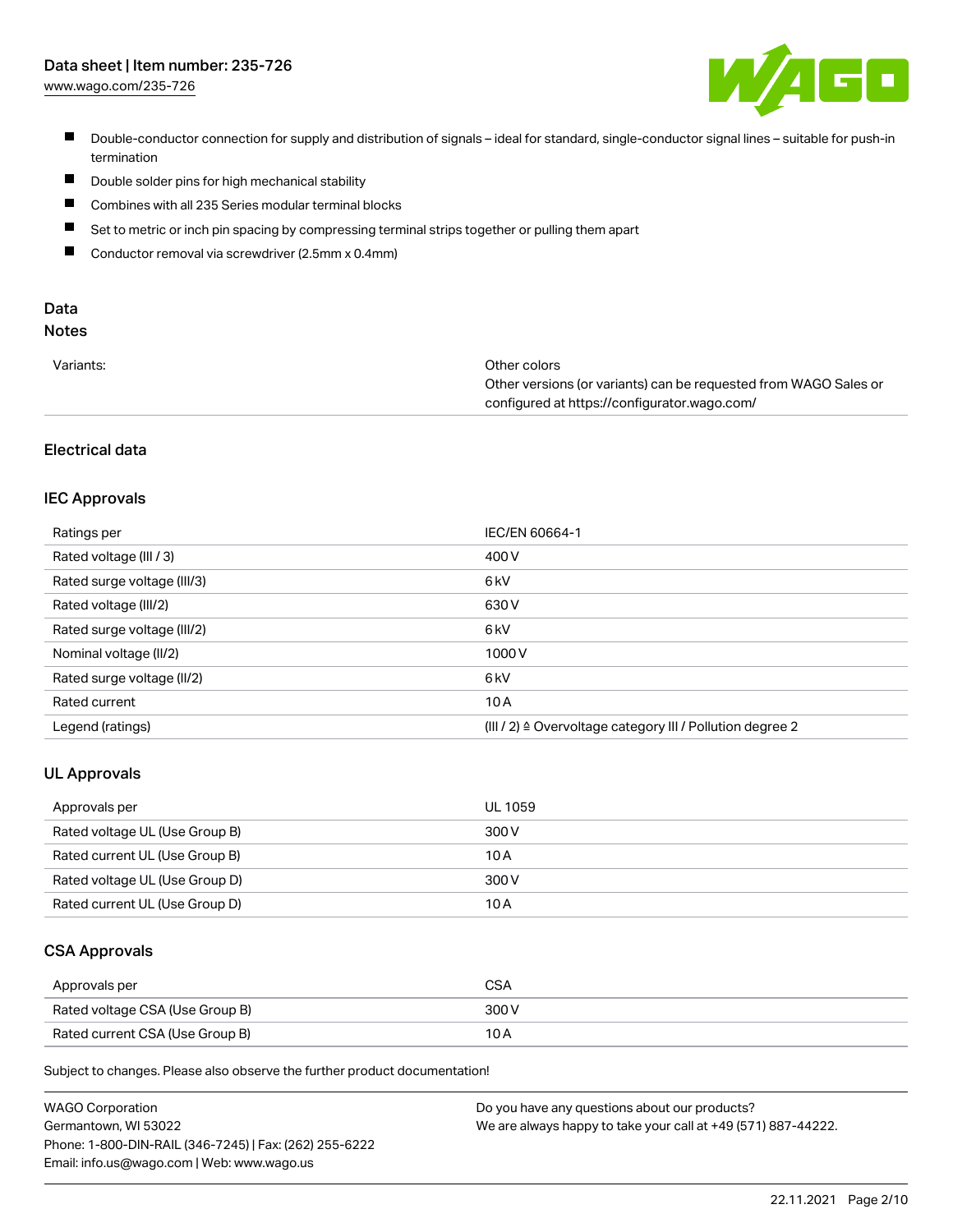

# Connection data

| Total number of connection points |  |
|-----------------------------------|--|
| Total number of potentials        |  |
| Number of connection types        |  |
| Number of levels                  |  |

# Connection 1

| Connection technology                             | PUSH WIRE                               |
|---------------------------------------------------|-----------------------------------------|
| Actuation type                                    | Operating tool                          |
| Solid conductor                                   | $0.250.75$ mm <sup>2</sup> / 24  18 AWG |
| Fine-stranded conductor; with uninsulated ferrule | $0.250.34$ mm <sup>2</sup>              |
| Strip length                                      | $910$ mm / 0.35  0.39 inch              |
| Conductor connection direction to PCB             | 0°                                      |
| Number of poles                                   |                                         |

# Physical data

| Pin spacing                          | 7.5/7.62 mm / 0.295/0.3 inch |
|--------------------------------------|------------------------------|
| Width                                | 9 mm / 0.354 inch            |
| Height                               | 12.8 mm / 0.504 inch         |
| Height from the surface              | 9.2 mm / 0.362 inch          |
| Depth                                | 12.5 mm / 0.492 inch         |
| Solder pin length                    | 3.6 <sub>mm</sub>            |
| Solder pin dimensions                | $0.8 \times 0.4$ mm          |
| Drilled hole diameter with tolerance | 1 <sup>(+0.1)</sup> mm       |

# PCB contact

| PCB Contact                         | THT                                 |
|-------------------------------------|-------------------------------------|
| Solder pin arrangement              | within the terminal block (in-line) |
| Number of solder pins per potential |                                     |

# Material data

| Color               | orange           |
|---------------------|------------------|
| Material group      |                  |
|                     |                  |
| Insulation material | Polyamide (PA66) |

Subject to changes. Please also observe the further product documentation!

| <b>WAGO Corporation</b>                                | Do you have any questions about our products?                 |
|--------------------------------------------------------|---------------------------------------------------------------|
| Germantown, WI 53022                                   | We are always happy to take your call at +49 (571) 887-44222. |
| Phone: 1-800-DIN-RAIL (346-7245)   Fax: (262) 255-6222 |                                                               |
| Email: info.us@wago.com   Web: www.wago.us             |                                                               |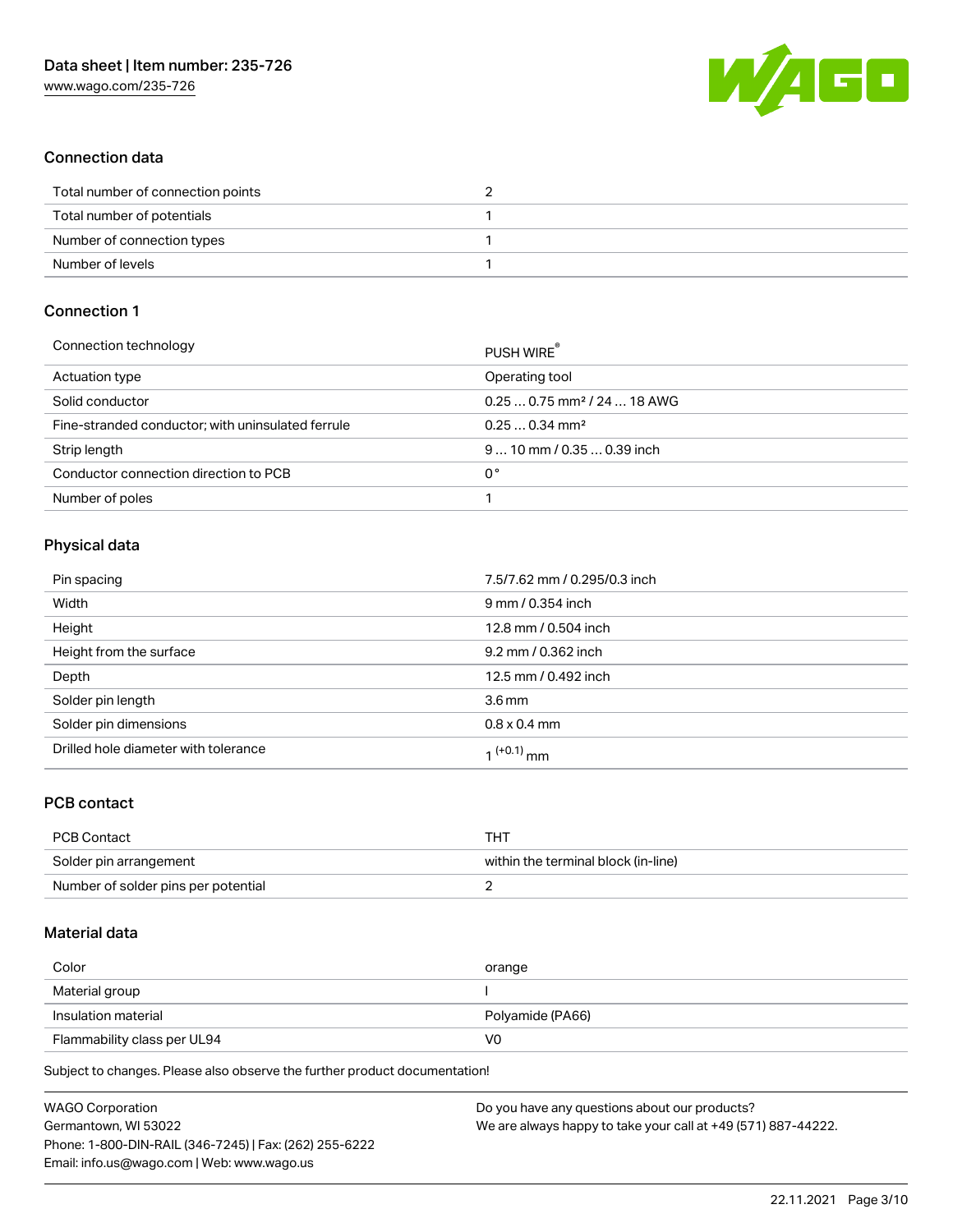

| Clamping spring material | Chrome nickel spring steel (CrNi)       |
|--------------------------|-----------------------------------------|
| Contact material         | Electrolytic copper ( $E_{\text{Cu}}$ ) |
| Contact plating          | tin-plated                              |
| Fire load                | 0.01 MJ                                 |
| Weight                   | 0.6 <sub>g</sub>                        |

# Environmental requirements

| Limit temperature range<br>. . | 105.00<br>юs<br>UU<br>. . |  |
|--------------------------------|---------------------------|--|
|--------------------------------|---------------------------|--|

# Commercial data

| Product Group         | 4 (Printed Circuit) |
|-----------------------|---------------------|
| PU (SPU)              | 600 (100) Stück     |
| Packaging type        | box                 |
| Country of origin     | CН                  |
| <b>GTIN</b>           | 4044918832090       |
| Customs tariff number | 8536904000          |

# Approvals / Certificates

# Country specific Approvals

| Logo       | Approval                                                                   | <b>Additional Approval Text</b> | Certificate<br>name  |  |  |
|------------|----------------------------------------------------------------------------|---------------------------------|----------------------|--|--|
|            | <b>CCA</b><br>DEKRA Certification B.V.                                     | EN 60947                        | NTR NL-<br>7144      |  |  |
| EMA<br>EUR | <b>CCA</b><br>DEKRA Certification B.V.                                     | EN 60947                        | 2149549.02           |  |  |
|            | <b>CCA</b><br>DEKRA Certification B.V.                                     | EN 60998                        | <b>NTRNL</b><br>6919 |  |  |
|            | <b>CCA</b><br>DEKRA Certification B.V.                                     | EN 60947-7-4                    | NTR NL-<br>7774      |  |  |
|            | <b>VDE</b><br>VDE Prüf- und Zertifizierungsinstitut                        | EN 60947                        | 40029328             |  |  |
|            | Subject to changes. Please also observe the further product documentation! |                                 |                      |  |  |

WAGO Corporation Germantown, WI 53022 Phone: 1-800-DIN-RAIL (346-7245) | Fax: (262) 255-6222 Email: info.us@wago.com | Web: www.wago.us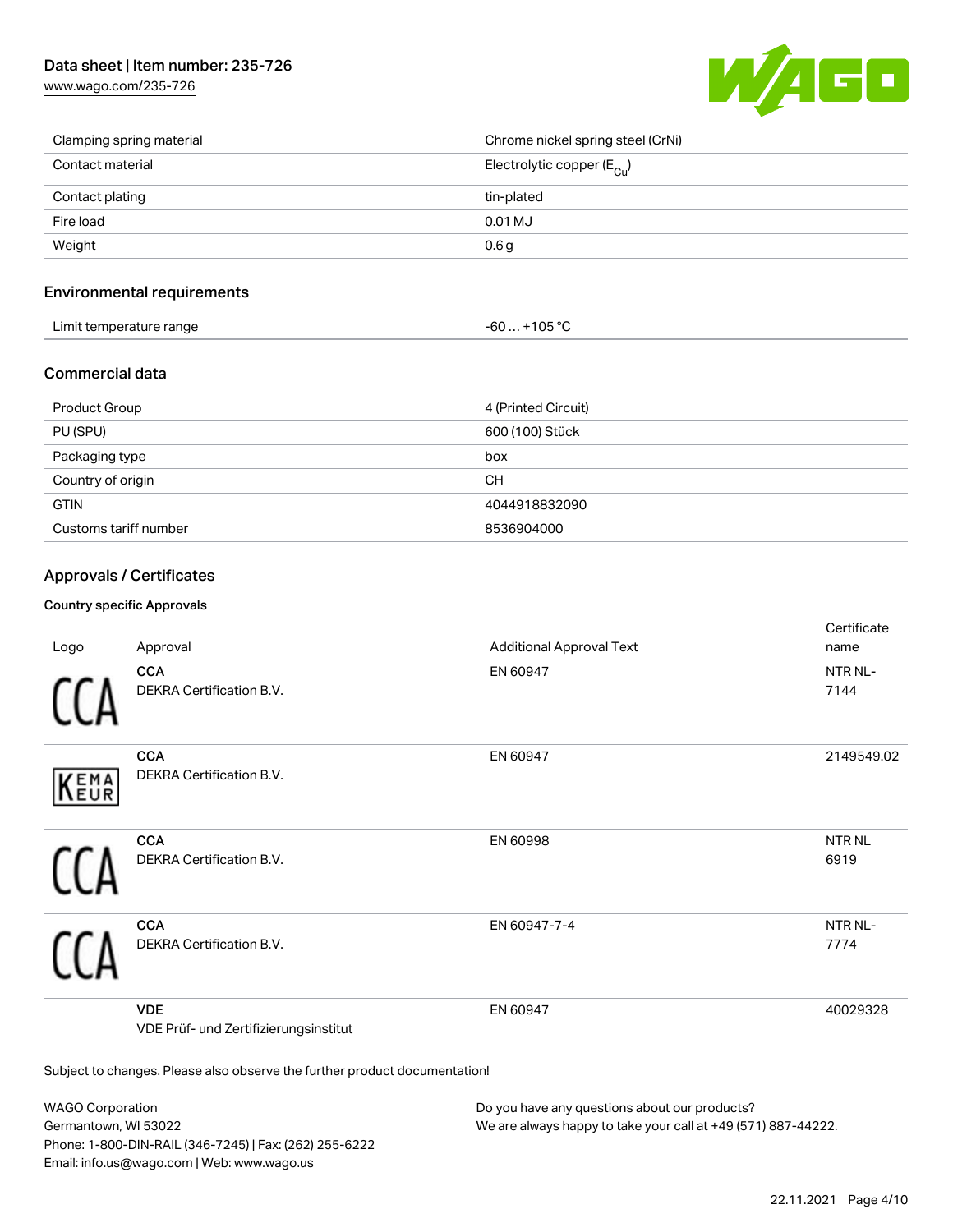



#### Ship Approvals

| Logo | Approval                                  | <b>Additional Approval Text</b> | Certificate<br>name               |
|------|-------------------------------------------|---------------------------------|-----------------------------------|
| ABS  | <b>ABS</b><br>American Bureau of Shipping | -                               | $19-$<br>HG1869876-<br><b>PDA</b> |
|      | <b>DNV GL</b>                             | -                               | TAE000016Z                        |
|      | Det Norske Veritas, Germanischer Lloyd    |                                 |                                   |

# Required accessories

#### End plates

End plate

| ltem no.: 235-600                            | www.wago.com/235-600 |
|----------------------------------------------|----------------------|
| End plate; snap-fit type; 1 mm thick; orange |                      |

# Optional accessories

# Ferrules

| Ferrule |                                                                                                    |                      |
|---------|----------------------------------------------------------------------------------------------------|----------------------|
|         | Item no.: 216-101                                                                                  |                      |
|         | Ferrule; Sleeve for 0.5 mm <sup>2</sup> / AWG 22; uninsulated; electro-tin plated; silver-colored  | www.wago.com/216-101 |
|         | Item no.: 216-104                                                                                  |                      |
|         | Ferrule; Sleeve for 1.5 mm <sup>2</sup> / AWG 16; uninsulated; electro-tin plated; silver-colored  | www.wago.com/216-104 |
|         | Item no.: 216-106                                                                                  |                      |
|         | Ferrule; Sleeve for 2.5 mm <sup>2</sup> / AWG 14; uninsulated; electro-tin plated; silver-colored  | www.wago.com/216-106 |
|         | Item no.: 216-107                                                                                  |                      |
|         | Ferrule; Sleeve for 4 mm <sup>2</sup> / AWG 12; uninsulated; electro-tin plated                    | www.wago.com/216-107 |
|         | Item no.: 216-108                                                                                  |                      |
|         | Ferrule; Sleeve for 6 mm <sup>2</sup> / AWG 10; uninsulated; electro-tin plated; silver-colored    | www.wago.com/216-108 |
|         | Item no.: 216-109                                                                                  |                      |
|         | Ferrule; Sleeve for 10 mm <sup>2</sup> / AWG 8; uninsulated; electro-tin plated                    | www.wago.com/216-109 |
|         | Item no.: 216-102                                                                                  |                      |
|         | Ferrule; Sleeve for 0.75 mm <sup>2</sup> / AWG 20; uninsulated; electro-tin plated; silver-colored | www.wago.com/216-102 |
|         |                                                                                                    |                      |

 $\frac{1}{3}$ 

Subject to changes. Please also observe the further product documentation!

| <b>WAGO Corporation</b>                                | Do you have any questions about our products?                 |
|--------------------------------------------------------|---------------------------------------------------------------|
| Germantown, WI 53022                                   | We are always happy to take your call at +49 (571) 887-44222. |
| Phone: 1-800-DIN-RAIL (346-7245)   Fax: (262) 255-6222 |                                                               |
| Email: info.us@wago.com   Web: www.wago.us             |                                                               |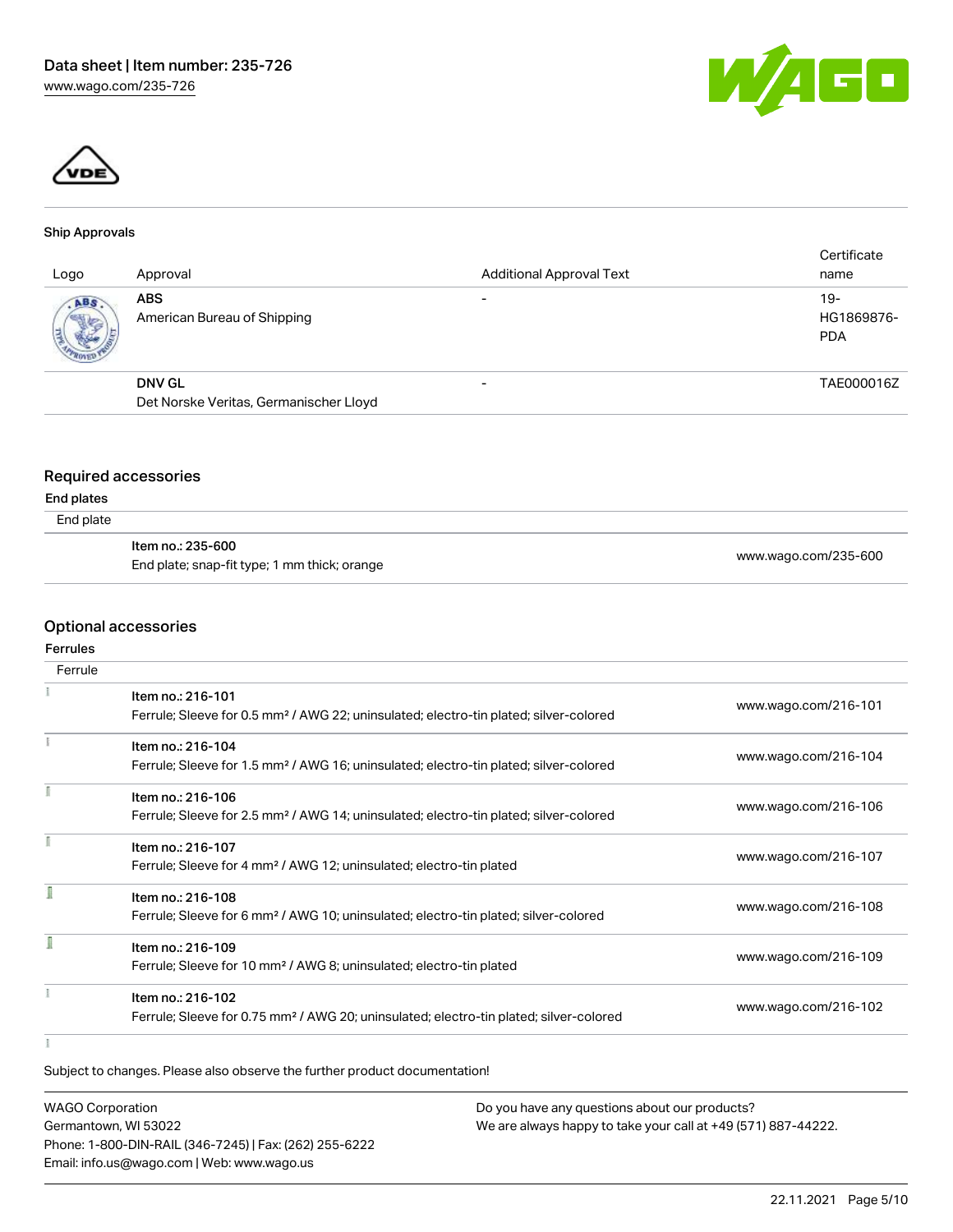

|   | Item no.: 216-103<br>Ferrule; Sleeve for 1 mm <sup>2</sup> / AWG 18; uninsulated; electro-tin plated                                                                               | www.wago.com/216-103 |
|---|------------------------------------------------------------------------------------------------------------------------------------------------------------------------------------|----------------------|
| n | Item no.: 216-110<br>Ferrule; Sleeve for 16 mm <sup>2</sup> / AWG 6; uninsulated; electro-tin plated; metallic brown                                                               | www.wago.com/216-110 |
|   | Item no.: 216-123<br>Ferrule; Sleeve for 1 mm <sup>2</sup> / AWG 18; uninsulated; electro-tin plated; silver-colored                                                               | www.wago.com/216-123 |
|   | Item no.: 216-122<br>Ferrule; Sleeve for 0.75 mm <sup>2</sup> / AWG 20; uninsulated; electro-tin plated; silver-colored                                                            | www.wago.com/216-122 |
|   | Item no.: 216-124<br>Ferrule; Sleeve for 1.5 mm <sup>2</sup> / AWG 16; uninsulated; electro-tin plated                                                                             | www.wago.com/216-124 |
|   | Item no.: 216-142<br>Ferrule; Sleeve for 0.75 mm <sup>2</sup> / 18 AWG; uninsulated; electro-tin plated; electrolytic copper; gastight<br>crimped; acc. to DIN 46228, Part 1/08.92 | www.wago.com/216-142 |
|   | Item no.: 216-132<br>Ferrule; Sleeve for 0.34 mm <sup>2</sup> / AWG 24; uninsulated; electro-tin plated                                                                            | www.wago.com/216-132 |
|   | Item no.: 216-121<br>Ferrule; Sleeve for 0.5 mm <sup>2</sup> / AWG 22; uninsulated; electro-tin plated; silver-colored                                                             | www.wago.com/216-121 |
|   | Item no.: 216-143<br>Ferrule; Sleeve for 1 mm <sup>2</sup> / AWG 18; uninsulated; electro-tin plated; electrolytic copper; gastight<br>crimped; acc. to DIN 46228, Part 1/08.92    | www.wago.com/216-143 |
|   | Item no.: 216-131<br>Ferrule; Sleeve for 0.25 mm <sup>2</sup> / AWG 24; uninsulated; electro-tin plated; silver-colored                                                            | www.wago.com/216-131 |
|   | Item no.: 216-141<br>Ferrule; Sleeve for 0.5 mm <sup>2</sup> / 20 AWG; uninsulated; electro-tin plated; electrolytic copper; gastight<br>crimped; acc. to DIN 46228, Part 1/08.92  | www.wago.com/216-141 |
|   | Item no.: 216-152<br>Ferrule; Sleeve for 0.34 mm <sup>2</sup> / AWG 24; uninsulated; electro-tin plated                                                                            | www.wago.com/216-152 |
|   | ltem no.: 216-203<br>Ferrule; Sleeve for 1 mm <sup>2</sup> / AWG 18; insulated; electro-tin plated; red                                                                            | www.wago.com/216-203 |
|   | Item no.: 216-206<br>Ferrule; Sleeve for 2.5 mm <sup>2</sup> / AWG 14; insulated; electro-tin plated; blue                                                                         | www.wago.com/216-206 |
|   | Item no.: 216-207<br>Ferrule; Sleeve for 4 mm <sup>2</sup> / AWG 12; insulated; electro-tin plated; gray                                                                           | www.wago.com/216-207 |
|   | Item no.: 216-202<br>Ferrule; Sleeve for 0.75 mm <sup>2</sup> / 18 AWG; insulated; electro-tin plated; gray                                                                        | www.wago.com/216-202 |
|   | Item no.: 216-151<br>Ferrule; Sleeve for 0.25 mm <sup>2</sup> / AWG 24; uninsulated; electro-tin plated                                                                            | www.wago.com/216-151 |
|   | Item no.: 216-204<br>Ferrule; Sleeve for 1.5 mm <sup>2</sup> / AWG 16; insulated; electro-tin plated; black                                                                        | www.wago.com/216-204 |

WAGO Corporation Germantown, WI 53022 Phone: 1-800-DIN-RAIL (346-7245) | Fax: (262) 255-6222 Email: info.us@wago.com | Web: www.wago.us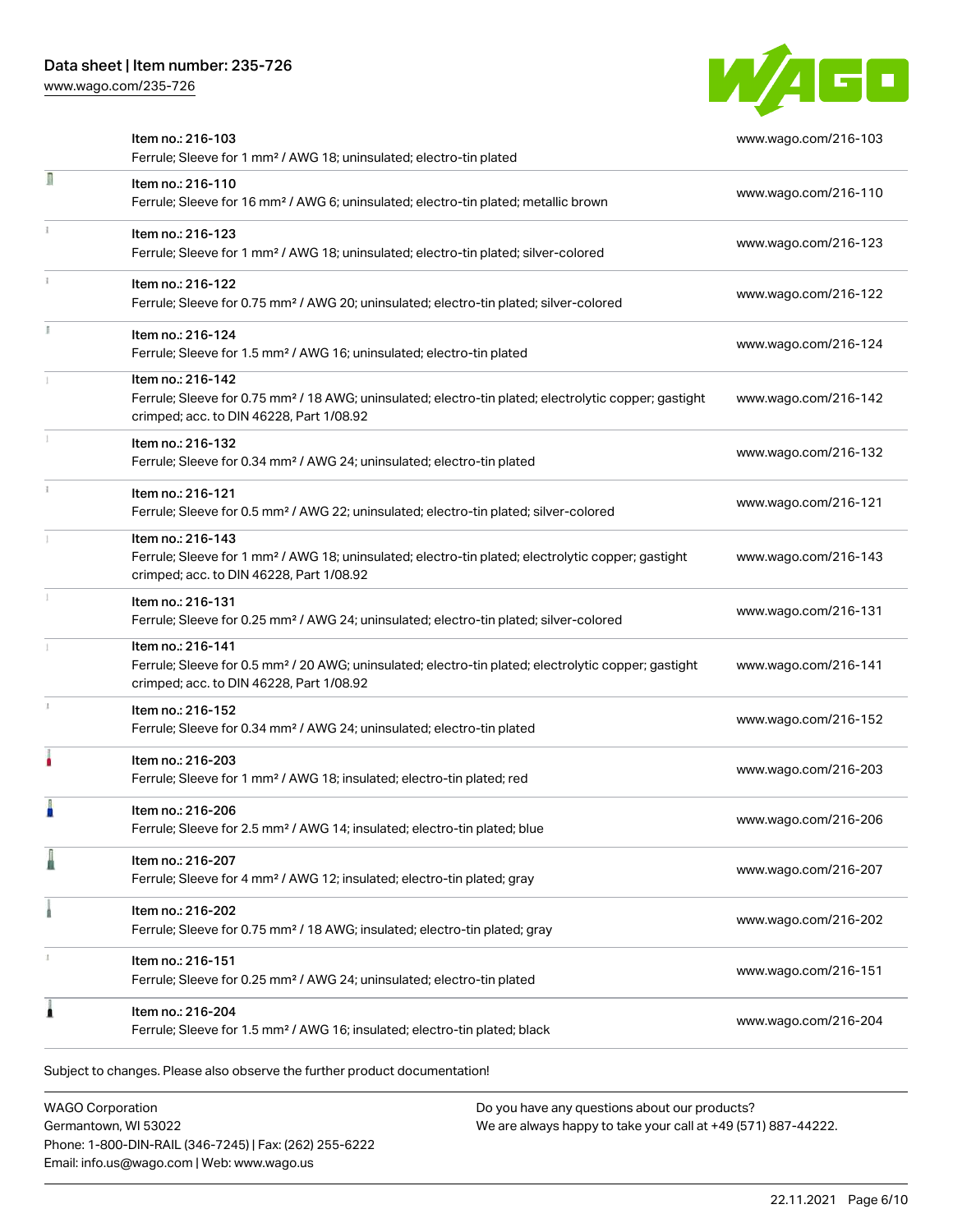# Data sheet | Item number: 235-726

[www.wago.com/235-726](http://www.wago.com/235-726)



|   | Item no.: 216-209<br>Ferrule; Sleeve for 10 mm <sup>2</sup> / AWG 8; insulated; electro-tin plated; red                                                                                                    | www.wago.com/216-209 |
|---|------------------------------------------------------------------------------------------------------------------------------------------------------------------------------------------------------------|----------------------|
|   | Item no.: 216-205<br>Ferrule; Sleeve for 2.08 mm <sup>2</sup> / AWG 14; insulated; electro-tin plated; yellow                                                                                              | www.wago.com/216-205 |
|   | Item no.: 216-144<br>Ferrule; Sleeve for 1.5 mm <sup>2</sup> / AWG 16; uninsulated; electro-tin plated; electrolytic copper; gastight<br>crimped; acc. to DIN 46228, Part 1/08.92; silver-colored          | www.wago.com/216-144 |
|   | Item no.: 216-208<br>Ferrule; Sleeve for 6 mm <sup>2</sup> / AWG 10; insulated; electro-tin plated; electrolytic copper; gastight crimped; www.wago.com/216-208<br>acc. to DIN 46228, Part 4/09.90; yellow |                      |
|   | Item no.: 216-201<br>Ferrule; Sleeve for 0.5 mm <sup>2</sup> / 20 AWG; insulated; electro-tin plated; white                                                                                                | www.wago.com/216-201 |
|   | Item no.: 216-223<br>Ferrule; Sleeve for 1 mm <sup>2</sup> / AWG 18; insulated; electro-tin plated; red                                                                                                    | www.wago.com/216-223 |
|   | Item no.: 216-210<br>Ferrule; Sleeve for 16 mm <sup>2</sup> / AWG 6; insulated; electro-tin plated; electrolytic copper; gastight crimped; www.wago.com/216-210<br>acc. to DIN 46228, Part 4/09.90; blue   |                      |
|   | Item no.: 216-241<br>Ferrule; Sleeve for 0.5 mm <sup>2</sup> / 20 AWG; insulated; electro-tin plated; electrolytic copper; gastight<br>crimped; acc. to DIN 46228, Part 4/09.90; white                     | www.wago.com/216-241 |
|   | Item no.: 216-242<br>Ferrule; Sleeve for 0.75 mm <sup>2</sup> / 18 AWG; insulated; electro-tin plated; electrolytic copper; gastight<br>crimped; acc. to DIN 46228, Part 4/09.90; gray                     | www.wago.com/216-242 |
|   | Item no.: 216-222<br>Ferrule; Sleeve for 0.75 mm <sup>2</sup> / 18 AWG; insulated; electro-tin plated; gray                                                                                                | www.wago.com/216-222 |
|   | Item no.: 216-221<br>Ferrule; Sleeve for 0.5 mm <sup>2</sup> / 20 AWG; insulated; electro-tin plated; white                                                                                                | www.wago.com/216-221 |
| 1 | Item no.: 216-224<br>Ferrule; Sleeve for 1.5 mm <sup>2</sup> / AWG 16; insulated; electro-tin plated; black                                                                                                | www.wago.com/216-224 |
|   | Item no.: 216-243<br>Ferrule; Sleeve for 1 mm <sup>2</sup> / AWG 18; insulated; electro-tin plated; electrolytic copper; gastight crimped; www.wago.com/216-243<br>acc. to DIN 46228, Part 4/09.90; red    |                      |
|   | ltem no.: 216-244<br>Ferrule; Sleeve for 1.5 mm <sup>2</sup> / AWG 16; insulated; electro-tin plated; electrolytic copper; gastight<br>crimped; acc. to DIN 46228, Part 4/09.90; black                     | www.wago.com/216-244 |
|   | Item no.: 216-263<br>Ferrule; Sleeve for 1 mm <sup>2</sup> / AWG 18; insulated; electro-tin plated; electrolytic copper; gastight crimped; www.wago.com/216-263<br>acc. to DIN 46228, Part 4/09.90; red    |                      |
|   | Item no.: 216-246<br>Ferrule; Sleeve for 2.5 mm <sup>2</sup> / AWG 14; insulated; electro-tin plated; electrolytic copper; gastight<br>crimped; acc. to DIN 46228, Part 4/09.90; blue                      | www.wago.com/216-246 |
|   | Item no.: 216-266<br>Ferrule; Sleeve for 2.5 mm <sup>2</sup> / AWG 14; insulated; electro-tin plated; electrolytic copper; gastight                                                                        | www.wago.com/216-266 |
|   | Subject to changes. Please also observe the further product documentation!                                                                                                                                 |                      |

WAGO Corporation Germantown, WI 53022 Phone: 1-800-DIN-RAIL (346-7245) | Fax: (262) 255-6222 Email: info.us@wago.com | Web: www.wago.us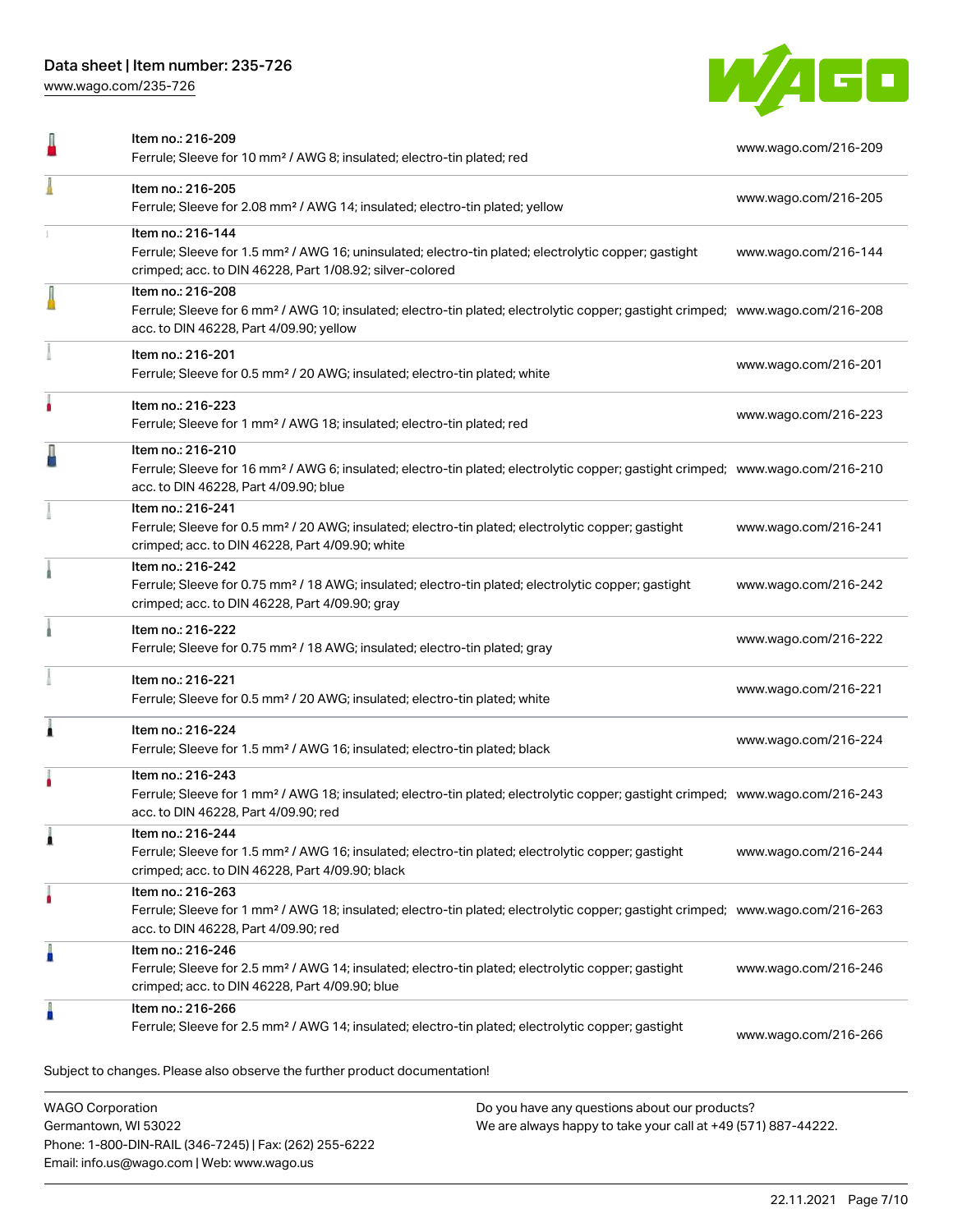

crimped; acc. to DIN 46228, Part 4/09.90; blue

| 1 | Item no.: 216-264<br>Ferrule; Sleeve for 1.5 mm <sup>2</sup> / AWG 16; insulated; electro-tin plated; electrolytic copper; gastight<br>crimped; acc. to DIN 46228, Part 4/09.90; black                     | www.wago.com/216-264 |
|---|------------------------------------------------------------------------------------------------------------------------------------------------------------------------------------------------------------|----------------------|
| Ă | Item no.: 216-284<br>Ferrule; Sleeve for 1.5 mm <sup>2</sup> / AWG 16; insulated; electro-tin plated; electrolytic copper; gastight<br>crimped; acc. to DIN 46228, Part 4/09.90; black                     | www.wago.com/216-284 |
| A | Item no.: 216-286<br>Ferrule; Sleeve for 2.5 mm <sup>2</sup> / AWG 14; insulated; electro-tin plated; electrolytic copper; gastight<br>crimped; acc. to DIN 46228, Part 4/09.90; blue                      | www.wago.com/216-286 |
|   | Item no.: 216-287<br>Ferrule; Sleeve for 4 mm <sup>2</sup> / AWG 12; insulated; electro-tin plated; electrolytic copper; gastight crimped; www.wago.com/216-287<br>acc. to DIN 46228, Part 4/09.90; gray   |                      |
|   | Item no.: 216-262<br>Ferrule; Sleeve for 0.75 mm <sup>2</sup> / 18 AWG; insulated; electro-tin plated; electrolytic copper; gastight<br>crimped; acc. to DIN 46228, Part 4/09.90; gray                     | www.wago.com/216-262 |
|   | Item no.: 216-288<br>Ferrule; Sleeve for 6 mm <sup>2</sup> / AWG 10; insulated; electro-tin plated; electrolytic copper; gastight crimped; www.wago.com/216-288<br>acc. to DIN 46228, Part 4/09.90; yellow |                      |
|   | Item no.: 216-289<br>Ferrule; Sleeve for 10 mm <sup>2</sup> / AWG 8; insulated; electro-tin plated; electrolytic copper; gastight crimped; www.wago.com/216-289<br>acc. to DIN 46228, Part 4/09.90; red    |                      |
|   | Item no.: 216-301<br>Ferrule; Sleeve for 0.25 mm <sup>2</sup> / AWG 24; insulated; electro-tin plated; yellow                                                                                              | www.wago.com/216-301 |
|   | Item no.: 216-321<br>Ferrule; Sleeve for 0.25 mm <sup>2</sup> / AWG 24; insulated; electro-tin plated; yellow                                                                                              | www.wago.com/216-321 |
|   | Item no.: 216-322<br>Ferrule; Sleeve for 0.34 mm <sup>2</sup> / 22 AWG; insulated; electro-tin plated; green                                                                                               | www.wago.com/216-322 |
|   | Item no.: 216-267<br>Ferrule; Sleeve for 4 mm <sup>2</sup> / AWG 12; insulated; electro-tin plated; electrolytic copper; gastight crimped; www.wago.com/216-267<br>acc. to DIN 46228, Part 4/09.90; gray   |                      |
|   | Item no.: 216-302<br>Ferrule; Sleeve for 0.34 mm <sup>2</sup> / 22 AWG; insulated; electro-tin plated; light turquoise                                                                                     | www.wago.com/216-302 |
|   |                                                                                                                                                                                                            |                      |

# Downloads **Documentation**

# Additional Information

| Technical explanations | 2019 Apr 3 | pdf<br>2.0 MB   | Download |
|------------------------|------------|-----------------|----------|
|                        |            | pdf<br>125.0 kB | Download |

Subject to changes. Please also observe the further product documentation!

WAGO Corporation Germantown, WI 53022 Phone: 1-800-DIN-RAIL (346-7245) | Fax: (262) 255-6222 Email: info.us@wago.com | Web: www.wago.us Do you have any questions about our products? We are always happy to take your call at +49 (571) 887-44222.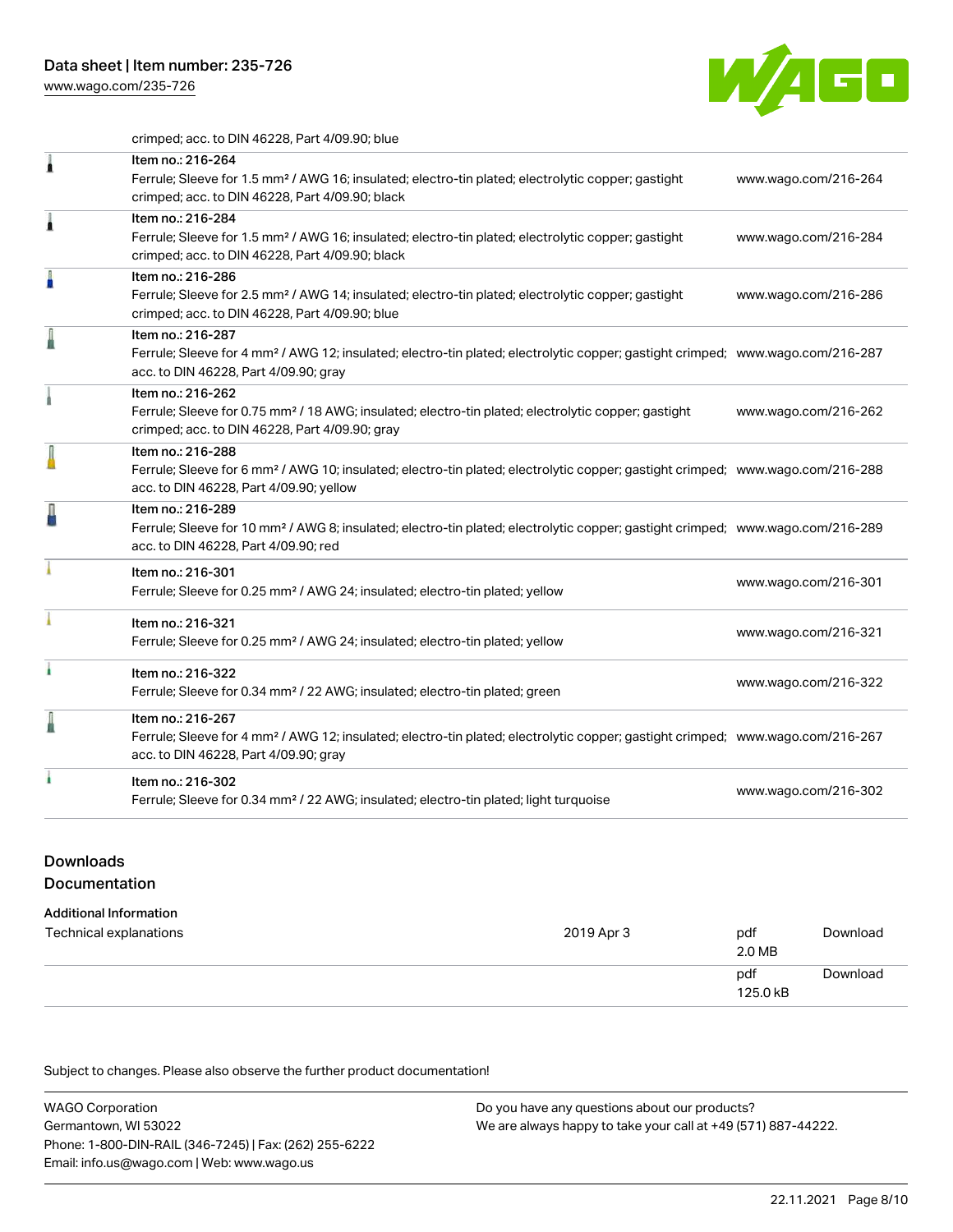

# CAD files

| CAD data                                                                                                                                                               |            |          |
|------------------------------------------------------------------------------------------------------------------------------------------------------------------------|------------|----------|
| 2D/3D Models 235-726                                                                                                                                                   | <b>URL</b> | Download |
| <b>CAE</b> data                                                                                                                                                        |            |          |
| EPLAN Data Portal 235-726                                                                                                                                              | <b>URL</b> | Download |
| ZUKEN Portal 235-726                                                                                                                                                   | <b>URL</b> | Download |
| <b>PCB Design</b>                                                                                                                                                      |            |          |
| Symbol and Footprint 235-726                                                                                                                                           | URL        | Download |
| CAx data for your PCB design, consisting of "schematic symbols and PCB footprints",<br>allow easy integration of the WAGO component into your development environment. |            |          |
| Supported formats:                                                                                                                                                     |            |          |
| ш<br>Accel EDA 14 & 15                                                                                                                                                 |            |          |
| П<br>Altium 6 to current version                                                                                                                                       |            |          |
| ш<br>Cadence Allegro                                                                                                                                                   |            |          |
| Ш<br>DesignSpark                                                                                                                                                       |            |          |
| П<br>Eagle Libraries                                                                                                                                                   |            |          |
| ш<br>KiCad                                                                                                                                                             |            |          |
| Ш<br><b>Mentor Graphics BoardStation</b>                                                                                                                               |            |          |
| п<br>Mentor Graphics Design Architect                                                                                                                                  |            |          |
| ш<br>Mentor Graphics Design Expedition 99 and 2000                                                                                                                     |            |          |
| ш<br>OrCAD 9.X PCB and Capture                                                                                                                                         |            |          |
| ш<br>PADS PowerPCB 3, 3.5, 4.X, and 5.X                                                                                                                                |            |          |
| ш<br>PADS PowerPCB and PowerLogic 3.0                                                                                                                                  |            |          |
| П<br>PCAD 2000, 2001, 2002, 2004, and 2006                                                                                                                             |            |          |
| ш<br>Pulsonix 8.5 or newer                                                                                                                                             |            |          |
| Ш<br><b>STL</b>                                                                                                                                                        |            |          |
| 3D STEP                                                                                                                                                                |            |          |
| <b>TARGET 3001!</b>                                                                                                                                                    |            |          |
| View Logic ViewDraw<br>ш                                                                                                                                               |            |          |
| ш<br>Quadcept                                                                                                                                                          |            |          |
| Zuken CadStar 3 and 4<br>П                                                                                                                                             |            |          |
| Zuken CR-5000 and CR-8000<br>ш                                                                                                                                         |            |          |
| Subject to changes. Please also observe the further product documentation!                                                                                             |            |          |

WAGO Corporation Germantown, WI 53022 Phone: 1-800-DIN-RAIL (346-7245) | Fax: (262) 255-6222 Email: info.us@wago.com | Web: www.wago.us